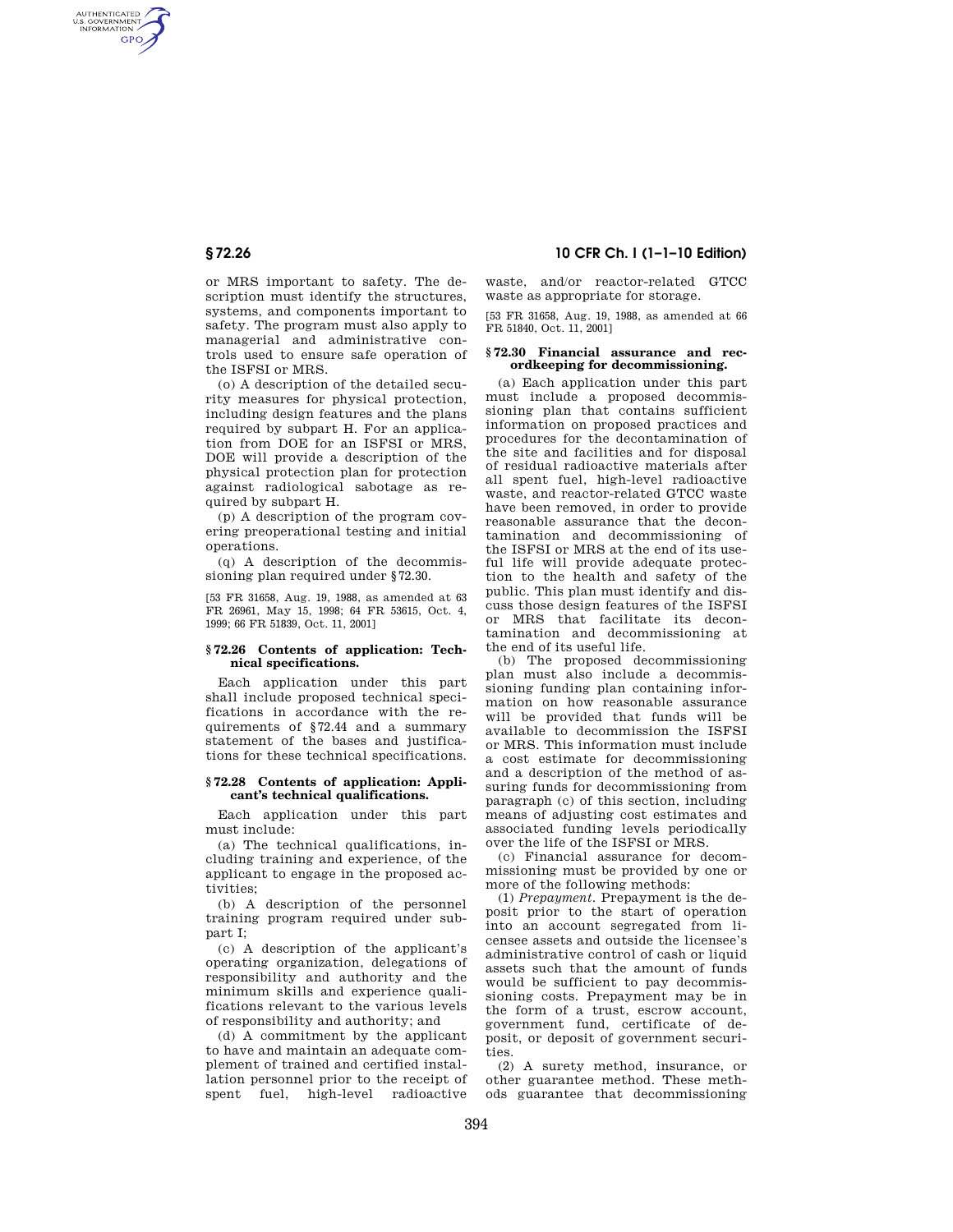# **Nuclear Regulatory Commission § 72.30**

costs will be paid. A surety method may be in the form of a surety bond, letter of credit, or line of credit. A parent company guarantee of funds for decommissioning costs based on a financial test may be used if the guarantee and test are as contained in appendix A to part 30. A parent company guarantee may not be used in combination with other financial methods to satisfy the requirements of this section. For commercial corporations that issue bonds, a guarantee of funds by the applicant or licensee for decommissioning costs based on a financial test may be used if the guarantee and test are as contained in appendix C to part 30. For commercial corporations that do not issue bonds, a guarantee of funds by the applicant or licensee for decommissioning costs may be used if the guarantee and test are as contained in appendix D to part 30. A guarantee by the applicant or licensee may not be used in combination with any other financial methods used to satisfy the requirements of this section or in any situation where the applicant or licensee has a parent company holding majority control of the voting stock of the company. Any surety method or insurance used to provide financial assurance for decommissioning must contain the following conditions:

(i) The surety method or insurance must be open-ended or, if written for a specified term, such as five years, must be renewed automatically unless 90 days or more prior to the renewal date, the issuer notifies the Commission, the beneficiary, and the licensee of its intention not to renew. The surety method or insurance must also provide that the full face amount be paid to the beneficiary automatically prior to the expiration without proof of forfeiture if the licensee fails to provide a replacement acceptable to the Commission withing 30 days after receipt of notification or cancellation.

(ii) The surety method or insurance must be payable to a trust established for decomissioning costs. The trustee and trust must be acceptable to the Commission. An acceptable trustee includes an appropriate State or Federal government agency or an entity which has the authority to act as a trustee and whose trust operations are regulated and examined by a Federal or State agency.

(iii) The surety or insurance must remain in effect until the Commission has terminated the license.

(3) An external sinking fund in which deposits are made at least annually, coupled with a surety method or insurance, the value of which may decrease by the amount being accumulated in the sinking fund. An external sinking fund is a fund establishing and maintained by setting aside funds periodically in an account segregated from licensee assets and outside the licensee's administrative control in which the total amount of funds would be sufficient to pay decommissioning costs at the time termination of operation is expected. An external sinking fund may be in the form of a trust, escrow account, government fund, certificate of deposit, or deposit of government securities. The surety or insurance provision must be as stated in paragraph (c)(2) of this section.

(4) In the case of Federal, State, or local government licensees, a statement of intent containing a cost estimate for decommissioning, and indicating that funds for decommissioning will be obtained when necessary.

(5) In the case of licensees who are issued a power reactor license under Part 50 of this chapter, the methods of 10 CFR 50.75(b), (e), and (h), as applicable.

(6) When a governmental entity is assuming ownership of a site, an arrangement that is deemed acceptable by such governmental entity.

(d) Each person licensed under this part shall keep records of information important to the decommissioning of a facility in an identified location until the site is released for unrestricted use. If records important to the decommissioning of a facility are kept for other purposes, reference to these records and their locations may be used. Information the Commission considers important to decommissioning consists of—

(1) Records of spills or other unusual occurrences involving the spread of contamination in and around the facility, equipment, or site. These records may be limited to instances when contamination remains after any cleanup